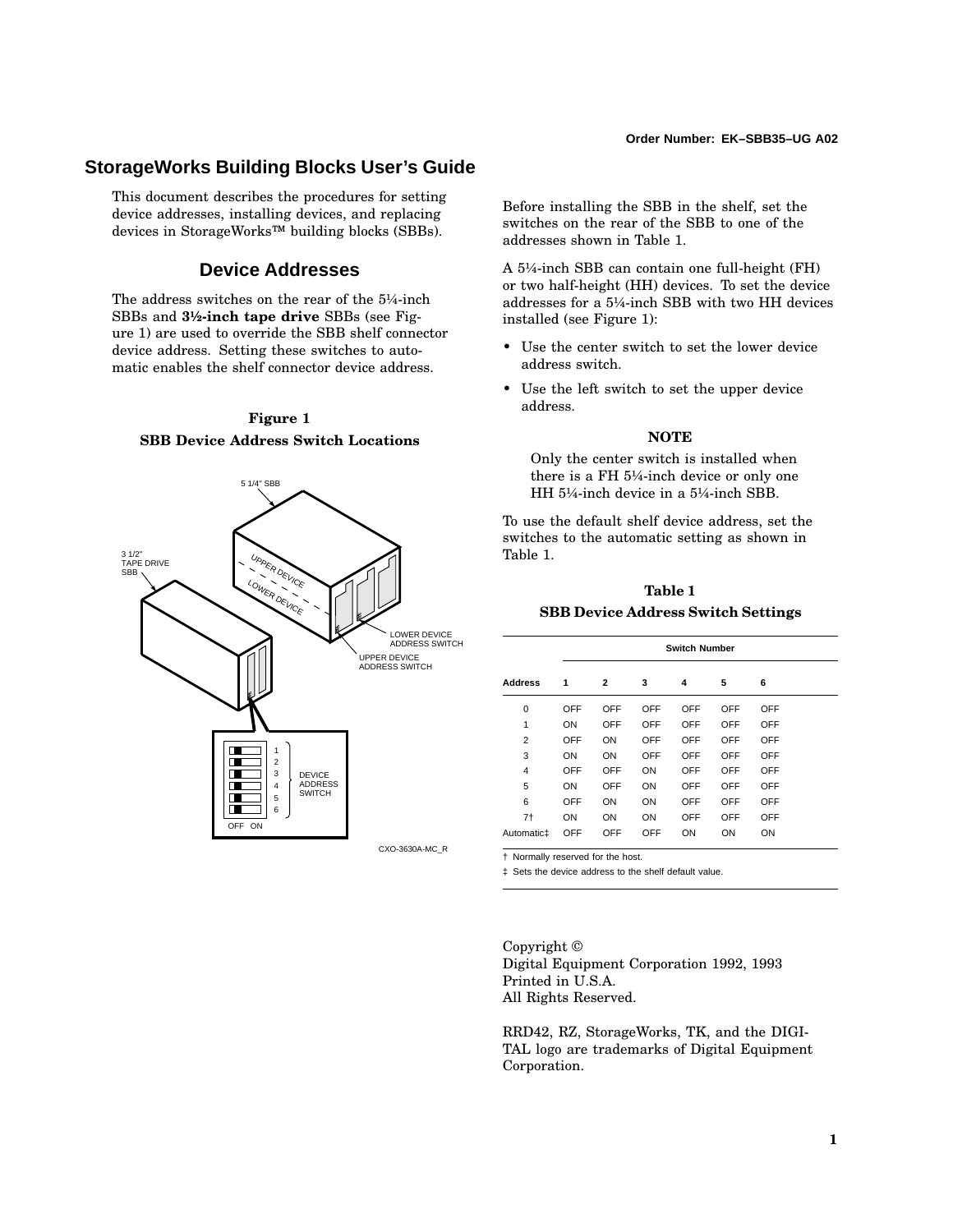# **Installing 5¼-Inch Devices**

All half-height (HH) and full-height (FH) 5¼-inch devices are installed in a carrier<sup>1</sup> with four screws. Install FH devices and the lower HH device<sup>2</sup> by inserting four screws through the mounting slots in the *bottom* of the carrier.

- 1. Attach a mounting bracket to the upper HH device.
- 2. Insert the device into the carrier.
- 3. Insert four screws through the mounting holes in the top of the SBB.
- 4. As shown in Figure 2, screws can be inserted in one of three positions in the mounting bracket and the carrier bottom mounting slots—the front, the middle, or the rear. The screws used and their mounting slot position are device dependent (see Table 2).

# **Figure 2 5¼-Inch Mounting Slots**



#### CXO-3640A-PH\_R

|                  |               | <b>Screw Position</b> |                |  |
|------------------|---------------|-----------------------|----------------|--|
| <b>Device</b>    | <b>Screws</b> | Slot                  | <b>Bracket</b> |  |
| RRD42-VB CD-ROM+ | $4 - 40$      | Middle                | N/A            |  |
| RRD42-VU CD-ROM‡ | $4 - 40$      | N/A                   | Front          |  |
| R773-VA disk     | $6 - 32$      | Rear                  | N/A            |  |
| RZ74-VA disk     | $6 - 32$      | Rear                  | N/A            |  |
| TKZ09-VA tape    | $4 - 40$      | Middle                | N/A            |  |
| TLZ6L-VA tape    | M3            | Middle                | N/A            |  |
| TZK10-VA tapet   | $4 - 40$      | Rear                  | N/A            |  |
| TZK10-VU tape‡   | 4-40          | N/A                   | Rear           |  |

**Table 2 5¼-Inch Mounting Specifications**

† Lower half-height device.

‡ Upper half-height device.

 $\,$  1  $\,$  A carrier is the plastic case without a device installed.

<sup>2</sup> The lower device is always installed first.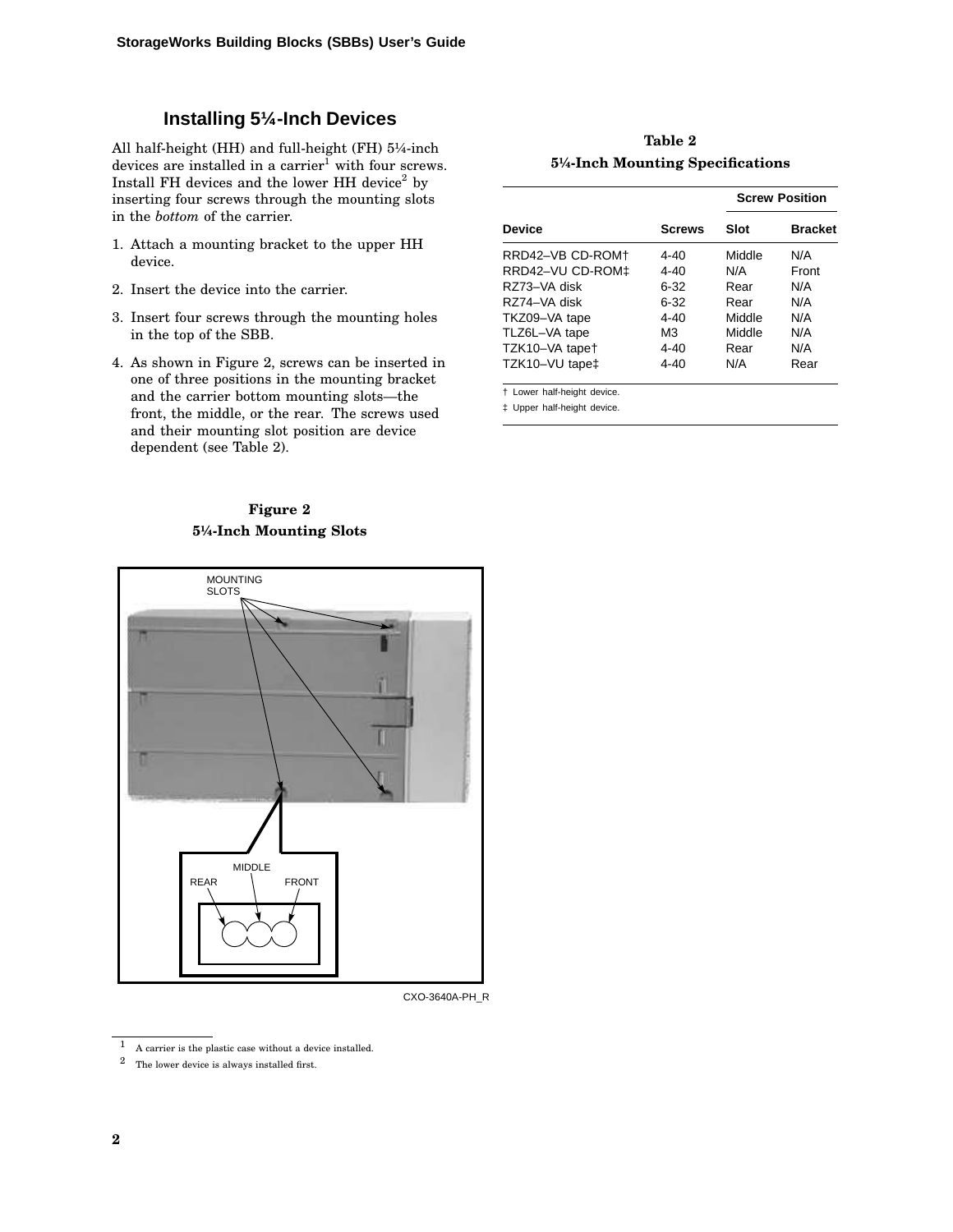# **Replacing 5¼-Inch Devices**

Refer to Figure 2 and use the following procedure to replace a device in a 5¼-inch SBB with an *identical* device. When installing a different device, refer Table 2 for the correct screws and mounting hole positions.

- 1. Place the SBB on a solid surface and align the four blades of the bezel tool with the four bezel tabs in the SBB cover (see Figure 2). Press down on the tool while *gently* pulling the top of the bezel away from the carrier. *Be careful not to damage the LED flexible cable attached to the bezel.* When the upper mounting tabs are free, you can remove the bezel.
- 2. Remove the LED flexible cable assembly from the bezel.
- 3. *Optional*–Remove the upper half-height device.
- 4. Remove the cover by pushing down on the end of the upper mounting tabs while pulling the top of the cover away from the base. When both upper mounting tabs are free, you can remove the cover.
- 5. Remove the device mounting screws from the carrier bottom.
- 6. Remove the storage device.

Complete the following procedure to install a full-height device or two half-height devices in a carrier:

- 1. Align the full-height or lower half-height device with the mounting holes in the bottom of the carrier.
- 2. Install the four mounting screws.
- 3. Align the cover mounting tabs with the base and snap the cover into place.
- 4. *Optional*–Install the upper half-height device.
- 5. Route the LED flexible cable out the front of the carrier.
- 6. Install the LED on the bezel and attach the LED flexible cable to the bezel.
- 7. Align the bezel mounting tabs with mounting holes in the base and cover and snap the bezel into place.
- 8. Install the SBB in the shelf and apply power to the shelf.
- 9. Observe the SBB LEDS and verify that the SCSI bus and devices are functioning properly.

# **Installing 3½-Inch Devices**

All 3½-inch devices are installed in an *assembled* carrier with four screws. Install devices by inserting four screws through the mounting holes in the *bottom* of the carrier.

As shown in Figure 3, screws can be inserted in four different sets of mounting holes. The screws used and their mounting hole sets are device dependent (see Table 3).

**Figure 3 3½-Inch Mounting Hole Sets**



CXO-3641A-PH–R

**Table 3 3½-Inch Mounting Specifications**

| <b>Device</b> | <b>Screws</b>  | <b>Hole Sets</b> |
|---------------|----------------|------------------|
| RZ25-VA disk  | $6 - 32$       | $2$ and $4$      |
| RZ26-VA disk  | $6 - 32$       | $2$ and $4$      |
| RZ27-VA disk  | $6 - 32$       | $2$ and $4$      |
| TLZ06-VA tape | M <sub>3</sub> | 1 and $3$        |
|               |                |                  |